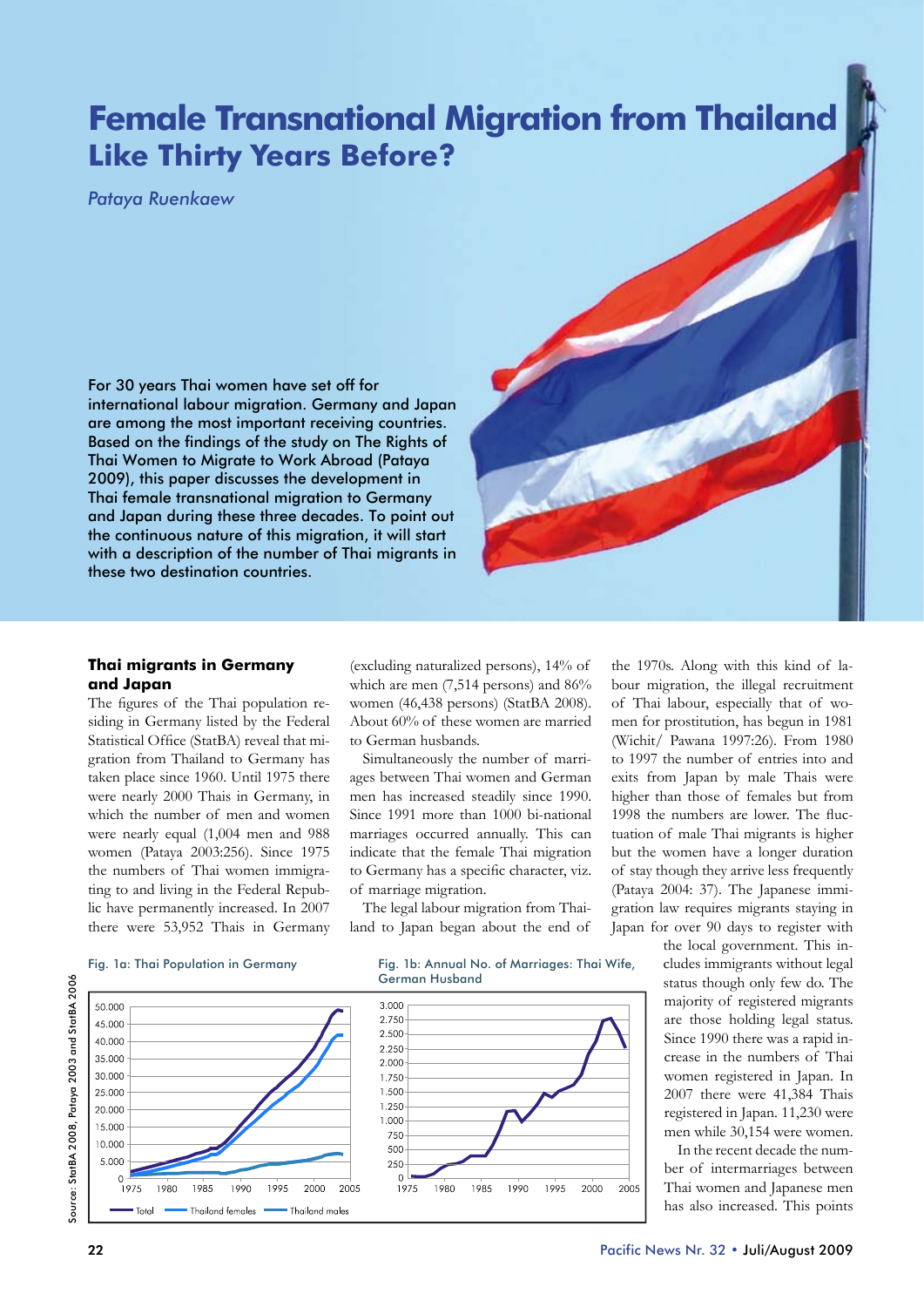to a trend that labour migration of Thai women to Japan assumes a character like that to Germany, which is marriage migration. Obviously, labour migration of Thai women to Japan initiates female Thai marriage migration to Japan.

### **What has changed?**

The figures above show that female transnational labour migration from Thailand to Germany and Japan has started at about the end of the 1970s and continued through today. Some aspects of this development are the following:

### *1. The expatriate women*

As in the beginning of the transnational migration to Germany and Japan the majority of Thai migrant women still come from the North-Eastern and Northern regions of Thailand. In the past 15 years, however, women from the Central and Southern regions, especially the tourist areas, joined the emigration. The women have mainly completed the compulsory education (elementary school). For the last 10-15 years many migrant women have had a higher education, e.g. vocational or university level. With regard to the occupation of the women prior to the emigration, a number of migrant women in the recent years have worked in various jobs, from employees in offices and department stores, and selfemployed to teachers. This is unlike the beginning period, in which the women were found to originate from two main areas, agriculture or prostitution. Looking at their biography the migrant women still belong to three groups:

(a) Single mothers who are the sole breadwinner and responsible for their children's livelihood. (b) Commercial sex workers for foreign men. For this group of women the migration to Germany means building a family

and beginning a new life. (c) Young unmarried women affected by relative economic deprivation searching for economic and social advancement: They consider migration as the only means of access to the things they desire. Among these three groups, the single mothers represent the majority if we include the number of the former sex workers who prior to entering into prostitution were divorced or separated and had to bear the responsibility for their children alone. Additionally, these women have prior experience in internal labour migration.

### *2. Factors associated with migration*

One important factor pushing Thai women to emigrate to Germany and Japan is economic deprivation. This reflects the uneven distribution of economical opportunities in Thai society putting poorly educated people like most of Thai women migrating to Germany and Japan at a disadvantage in building an economic existence or in satisfying their consumption demands. This resulted from the failure of the National Economic and Social Development Plan (started in 1958). On the other hand the better economic conditions in the destination countries and the hope for higher incomes are factors affecting the decision for emigration. Transnational migration is deemed to be an alternative for better fulfilment of their aspirations.

Regarding the social and cultural aspect family problems (divorce or separation) and the double standard of social expectations and control over women with respect to their responsibility in the family, especially for the children, in Thai society are among the important factors inspiring Thai women to migrate. On the demand side, the lack of unskilled labour and difficulties in interpersonal relationships and in searching for a partner on the part of many men in the destination countries offer the possibility for the immigration of Thai women.

The most decisive factor making the migration possible is the existence of social and kinship networks providing information and support necessary for emigration. These networks on the other hand lead to the emergence and existence of a "culture of migration" in the communities of origin which result from the accumulation of migration experiences across years (Massey et al. 1994). It creates conditions for more migration which brings about that migration flows become self-sustaining.

### *3. Patterns and paths of migration*

At the individual level, the transnational labour migration to Germany and Japan is the last phase of a long stepwise migratory process with its beginning mainly in villages in remote areas. It is a continuation of internal migration in Thailand including prostitution migration. The migration is facilitated by opportunities and support provided by friends or relatives, brokers usually working with transnational organized criminal syndicates, marriage agencies, or German and Japanese men.

Migration through different venues leads to different patterns of migration and to different legal status of women after immigration: (a) Undertaking migration organized by transnational criminal syndicates or brokers, or even sometimes by relatives or friends for work in prostitution or in other occupations (particularly in Japan), women usually enter the countries of destination unlawfully and become illegal migrant workers. (b) Migration through initiation and sponsoring by relatives or friends who themselves are also migrants and have already settled down in Germany and Japan, serves the purpose of marriage to German or Japanese men. In this case the women enter the country as fiancées or wives and obtain a residence permit as a spouse. (c) Immigrating through marriage bureaus or private agents similar to marriage bureaus, the women can obtain a legal status as a spouse. (d) Entering

### Fig. 2a: Registered Thai Migrant in Japan Fig. 2b: Thai-Japanese Intermarriages





nd<br>G